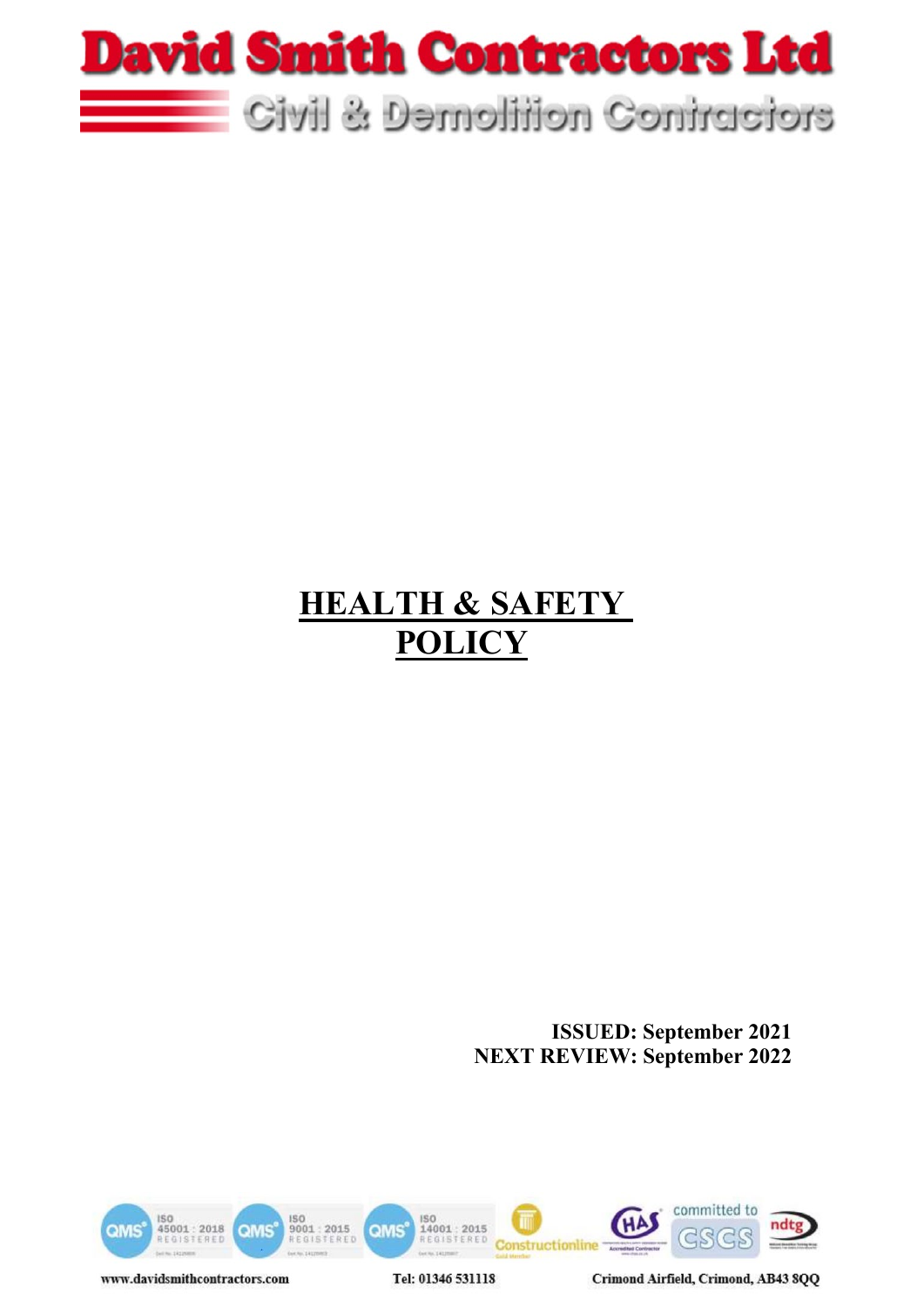

### **INTRODUCTION**

The Health and Safety at Work Act 1974, and associated acts and regulations, impose legal duties and responsibilities upon David Smith Contractors Ltd to safeguard the wellbeing of its employees and any other person who may be affected by the company's work activities.

The Company is highly committed to its responsibilities and seeks to develop a safety culture throughout its operations.

The following pages contain the Company's Health & Safety Policy Statement, advice, information and procedures for managing health and safety within David Smith Contractors Ltd.

This policy document is regularly reviewed internally, with new revisions distributed following significant changes in legislation and/or circumstances.

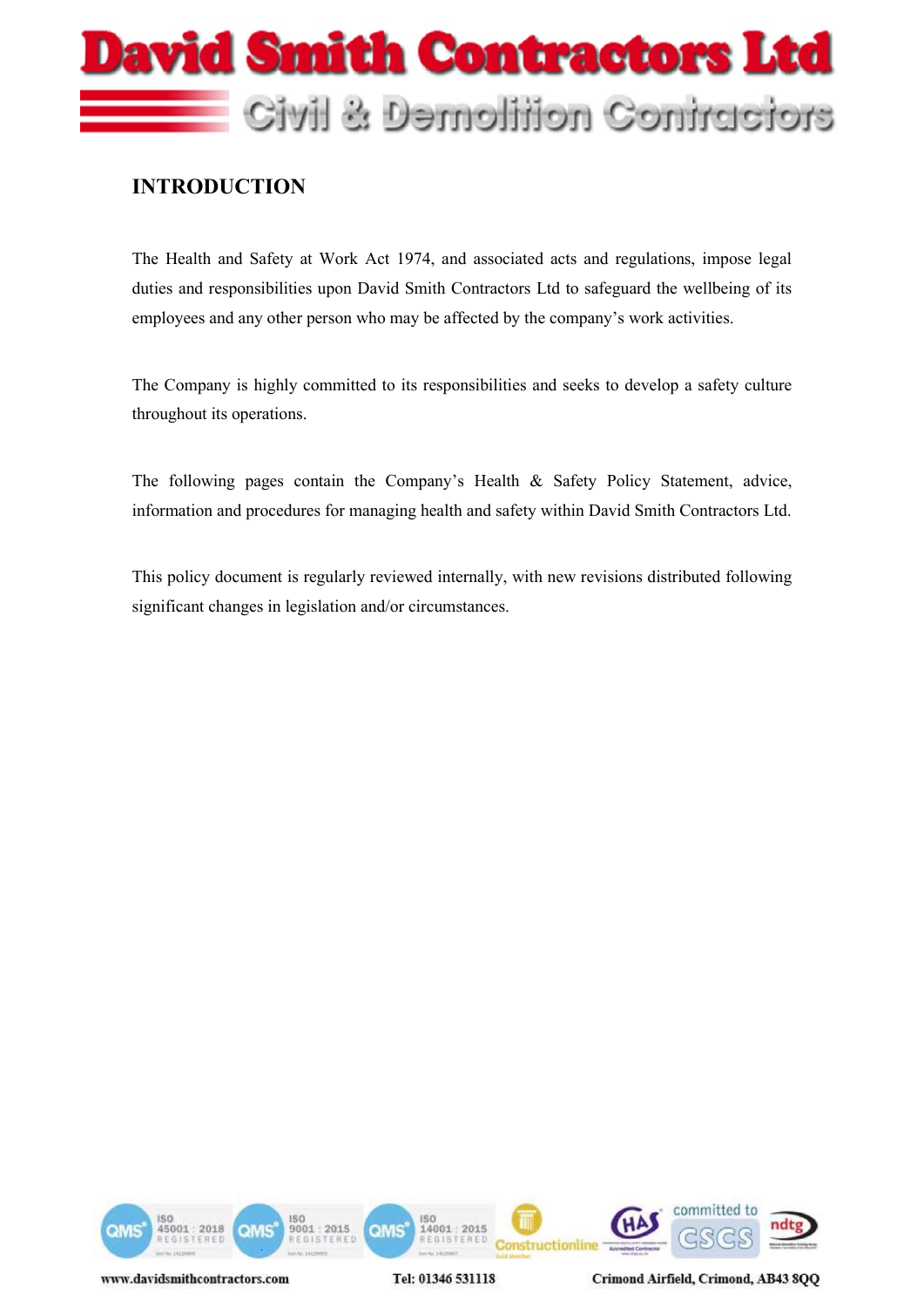

## **STATEMENT OBJECTIVES**

In pursuance of its duties under the Health and Safety at Work Act 1974, associated acts and regulations, it is the Policy of the Company that its business operations be associated at all times with due and proper regard for the health and the safety of all personnel and of other persons not in the employment of the Company, in so far as they are liable to be adversely affected by the Company's operations.

In particular the Company will provide;

- 1. Relevant information with the necessary instructions, supervision and training
- 2. Safe premises and places of work, including the safe access and egress therefrom
- 3. A safe working environment with facilities that are appropriate for employee welfare.
- 4. Plant and equipment that is well maintained and safe to operate.
- 5. Systems of work which are safe and without risk to health.
- 6. All necessary funds and resources to maintain a high level of health and safety for all personnel.
- 7. Suitable arrangements for the safe use, handling, storage and transport of articles and substances.
- 8. Facilities for effective communication and consultation between employer and employee on Health and Safety matters.



Tel: 01346 531118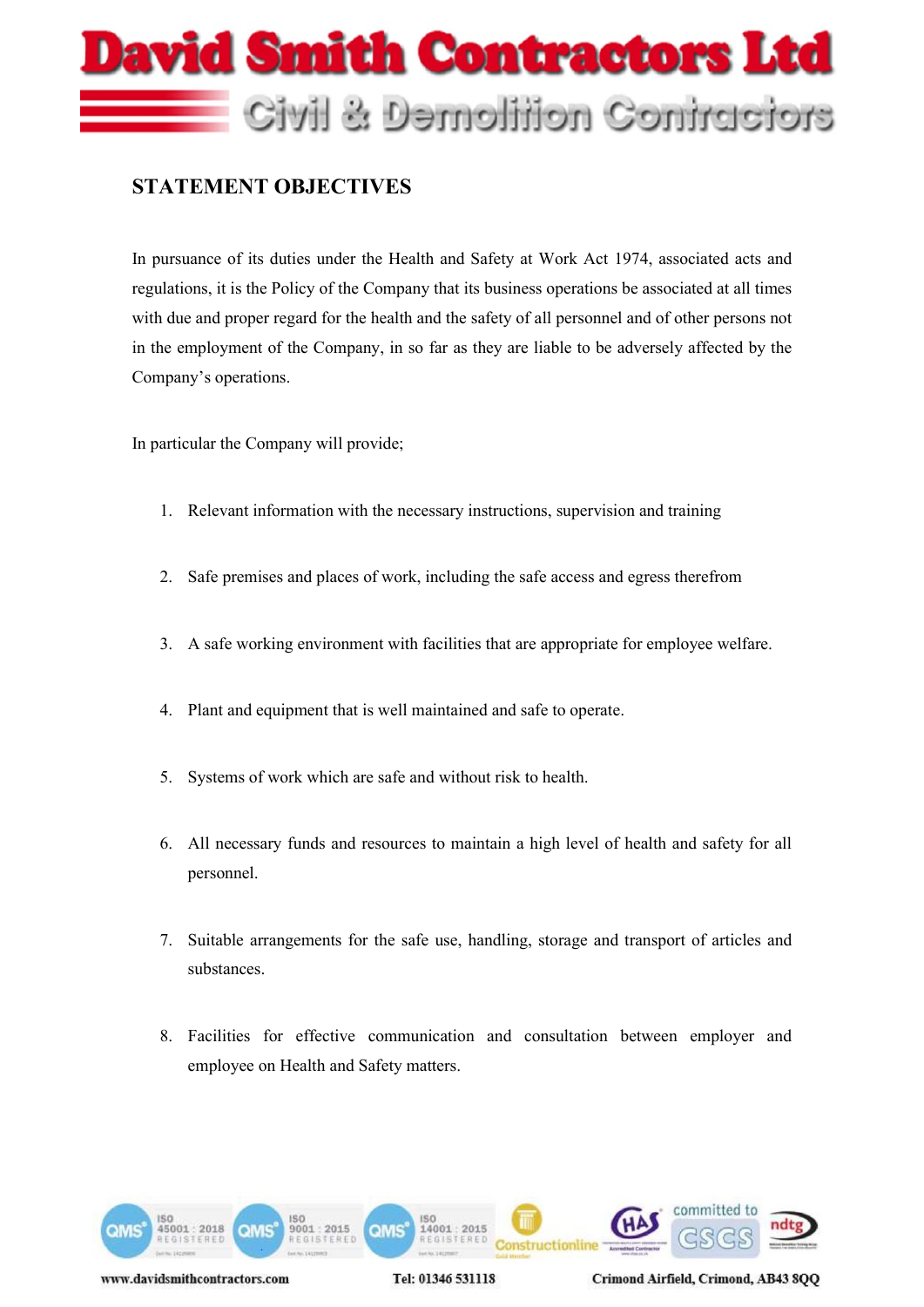

- 9. Expertise and advice necessary to determine the risks arising from the work undertaken and to determine the preventative measures needed to be taken in order to minimise these risks.
- 10. A full time Health and Safety Manager to implement and ensure the Company's Health and Safety Policy.

The Company and all personnel under its control will comply with all relevant legal requirements and codes of practice in the conduct of its business.

**It is the direct responsibility of the Management within the Company, at all levels, to be conversant with the contents of this policy.**

# **STATEMENT OBJECTIVES**

The Company Health and Safety Manager is responsible to the Managing Director, who has ultimate responsibility. They will advise on all aspects of health and safety where this is necessary to enable management to fulfil its responsibilities.

The participation of the Company's personnel in the promotion of health and safety is essential to achieve the highest possible standards and, to this end, the Company will co-operate in the appointment of bona fide safety representatives from among its personnel, and in the formation of a safety committee in appropriate cases.

It is the duty of all personnel to take reasonable care of the health and safety of themselves and of other persons who may be affected by their acts or omissions at work, and to co-operate with the Company so far as is necessary to enable the Company to discharge its statutory responsibilities in an effective and satisfactory manner.

#### **David Smith**

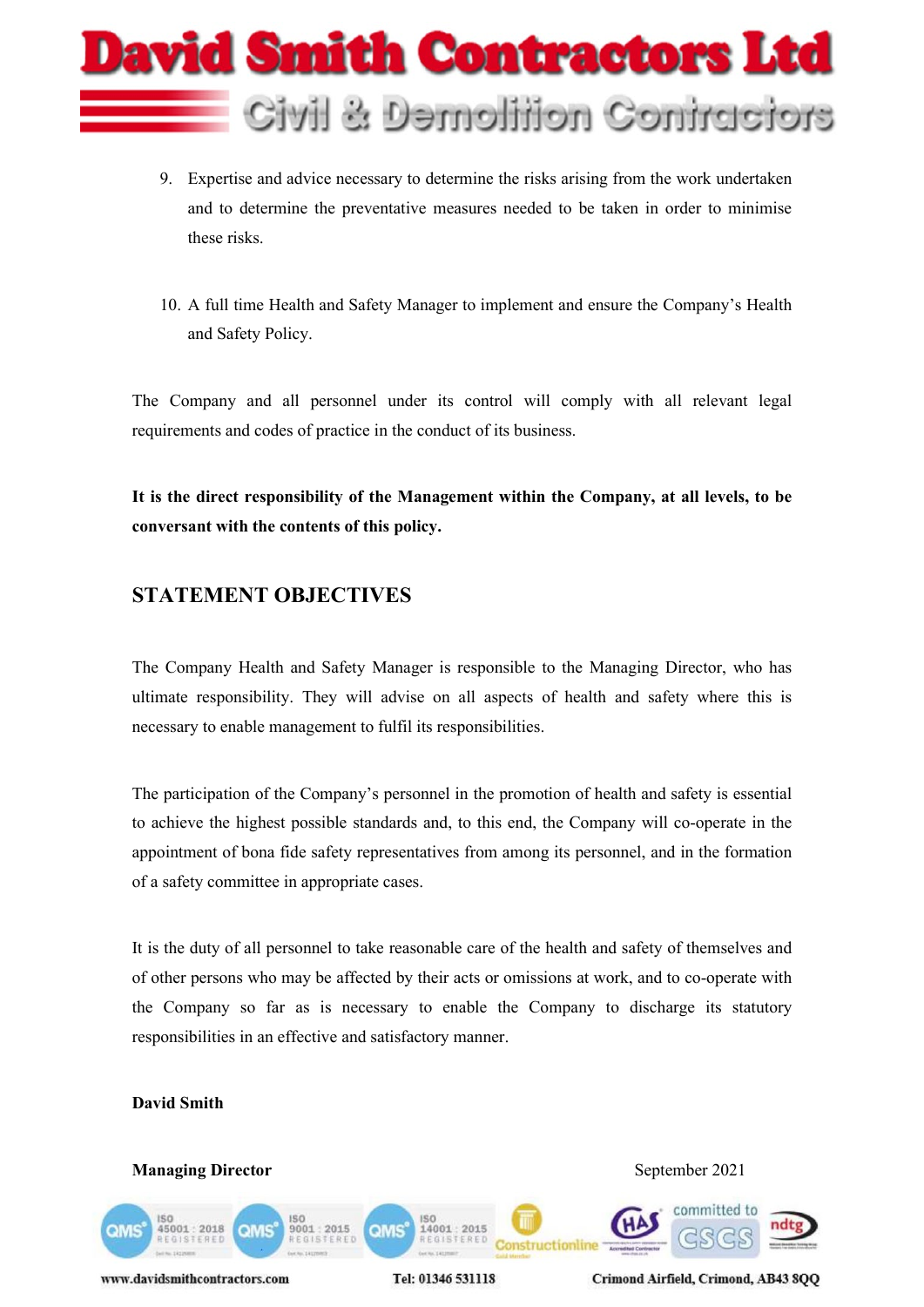

### **RESPONSIBILITIES**

#### **DIRECTORS**

Understand the statutory requirements affecting the Company's operations

Provide the organisation and resources necessary for the implementation of the David Smith Contractors Ltd Company Safety Policy.

Receive reports and monitor the effectiveness of the Company's safety performance.

Actively promote throughout the Company the commitment to effective safety management.

Encourage, by personal example, a positive attitude to safety when visiting sites.

#### **SAFETY MANAGER**

Advise the Director on changes in legislation that may affect the Company's activities.

Liaise with managers and staff, providing information and advice on health and safety matters.

Produce and maintain a safety management system that accords with the Construction Design and Management Regulations 2015 (CDM) enabling safety to be planned on site and risk assessments produced.

Investigate and record all injury accidents and dangerous occurrences and produce statistics as required by RIDDOR 2013.

Communicate with the Health and Safety Executive, local government officials and client's representatives in matters of health and safety as required.



www.davidsmithcontractors.com

Tel: 01346 531118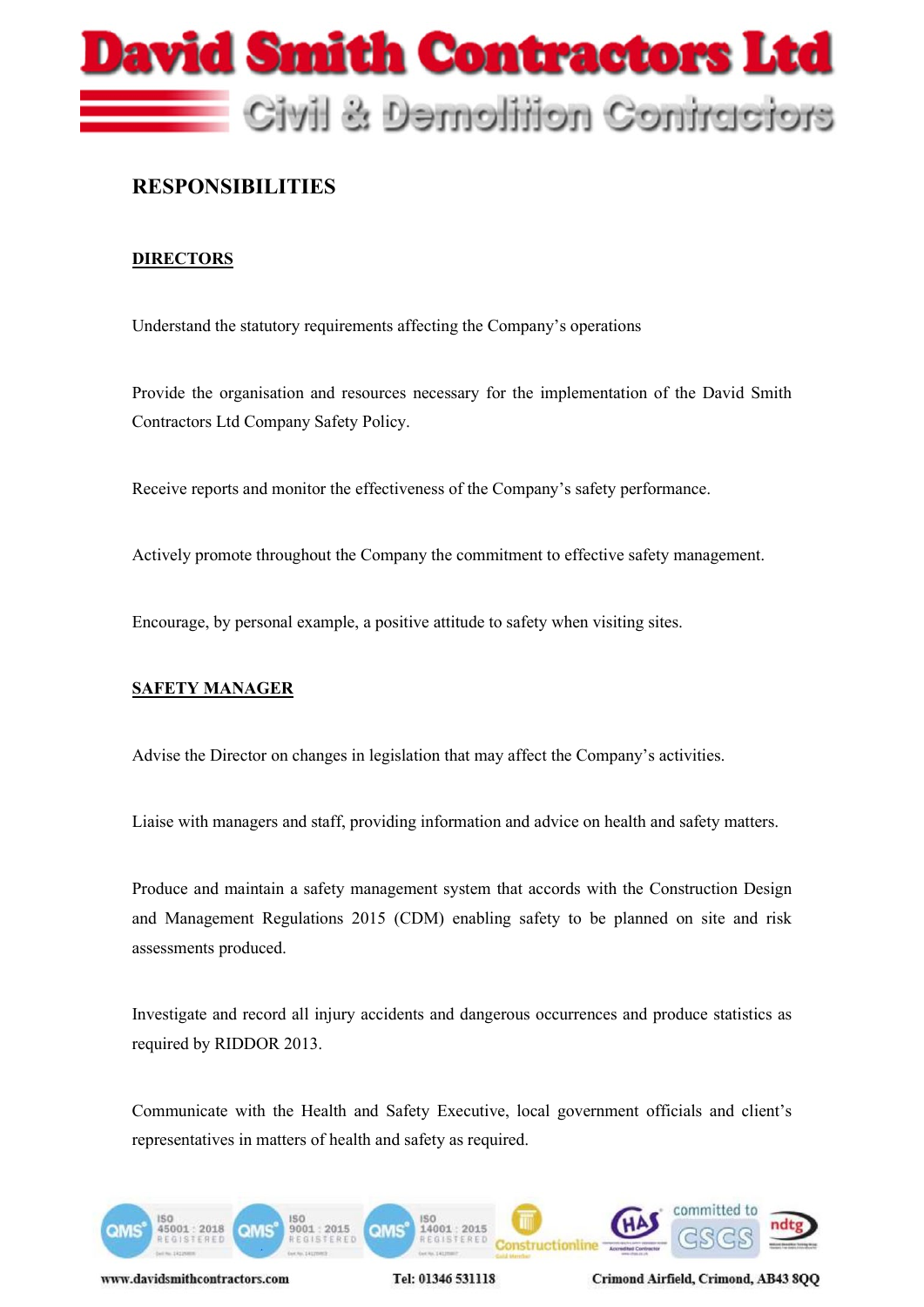

Attend meetings with management staff, sub-contractors and others to discuss and enforce the Company's Health and Safety Policies and Procedures.

Maintain personnel records showing certificates of training and personnel skills.

Identify the need for training; provide induction courses and other training courses as required by the Company.

Liaise with foremen and operatives and respond with health and safety initiatives.

#### **PLANT MANAGER**

Develop and operate systems to maintain company plant and equipment in a safe condition and supply to sites in good working order.

Arrange for all inspections and testing of plant when and where necessary. Keep records and certificates up to date and supply copies when required. Ensure plant fitters and operators are suitably trained for the work they carry out.

Maintain a database of driver's licences and driver training requirements.



Tel: 01346 531118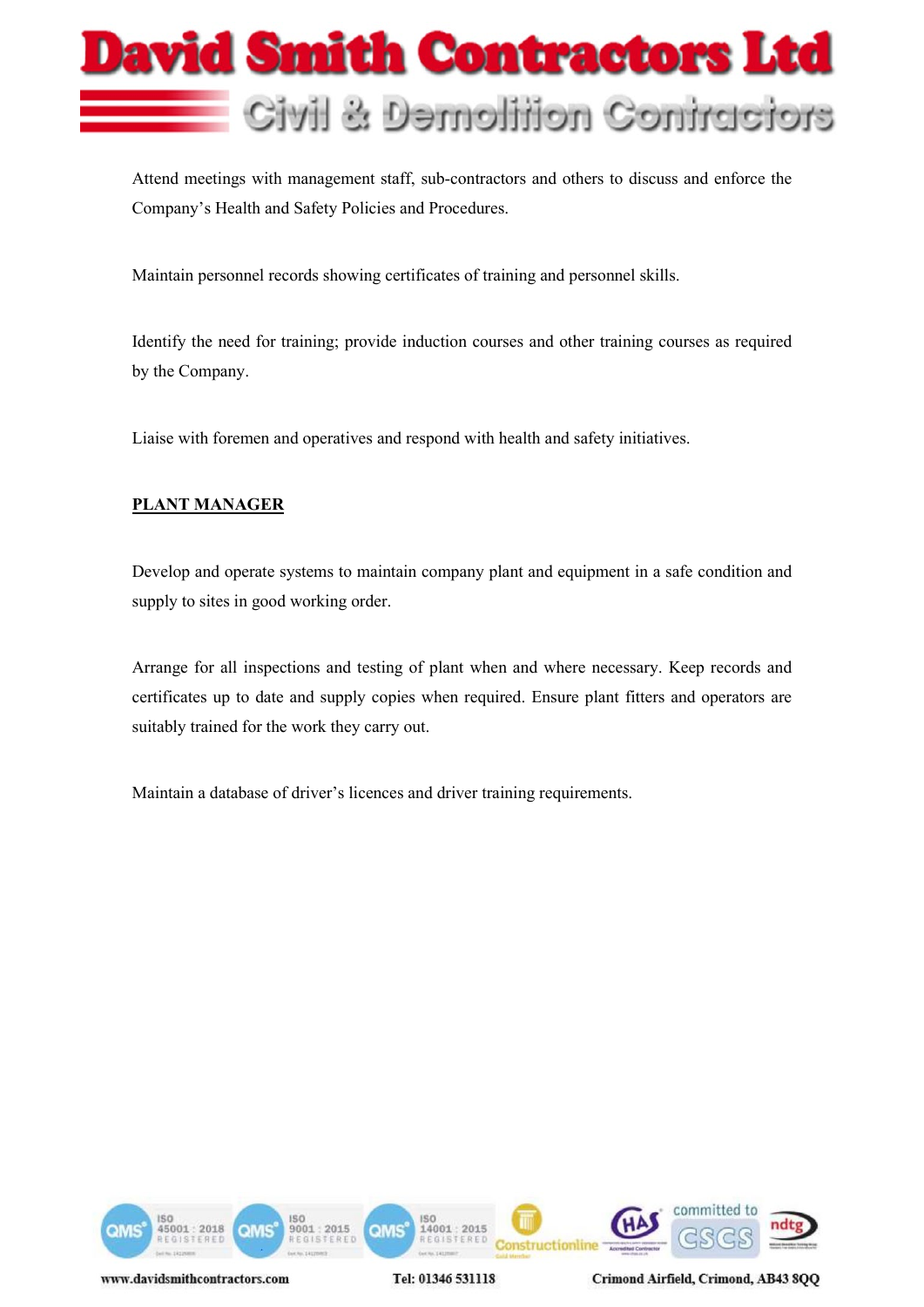

#### **CONTRACTS MANAGER / PROJECT MANAGER / SITE AGENTS**

Understand the Company's health and safety procedures for managing health and safety, and implement them.

Use the Company's safety management system to identify and forward plan work practices that require risk assessments and special precautions.

Carry out relevant Risk Assessments and produce Safe Systems of Work to enable work to be carried out safely.

Ensure that employees and sub-contractors, who have obligations in the safe system of work, know how to carry out what is required of them.

Produce noise and COSHH assessments when work practices demand them.

Make operatives and sub-contractors aware of the contents of risk assessments, and ensure that precautions are observed, especially when using permits-to-work.

Seek the advice of the Company's Safety Manager in matters of health and safety and ensure all recommendations are actioned.

When placing sub-contract orders ensure the health and safety requirements of the procurement procedures are followed.

Ensure that employees and others under their control are properly supervised, have the required experience and arrange for training or instruction as necessary.

Ascertain the routes of all statutory undertaker's apparatus, gas, water, electricity, oil, communication services, and give clear directions to prevent them from being damaged or becoming hazardous.



www.davidsmithcontractors.com

Tel: 01346 531118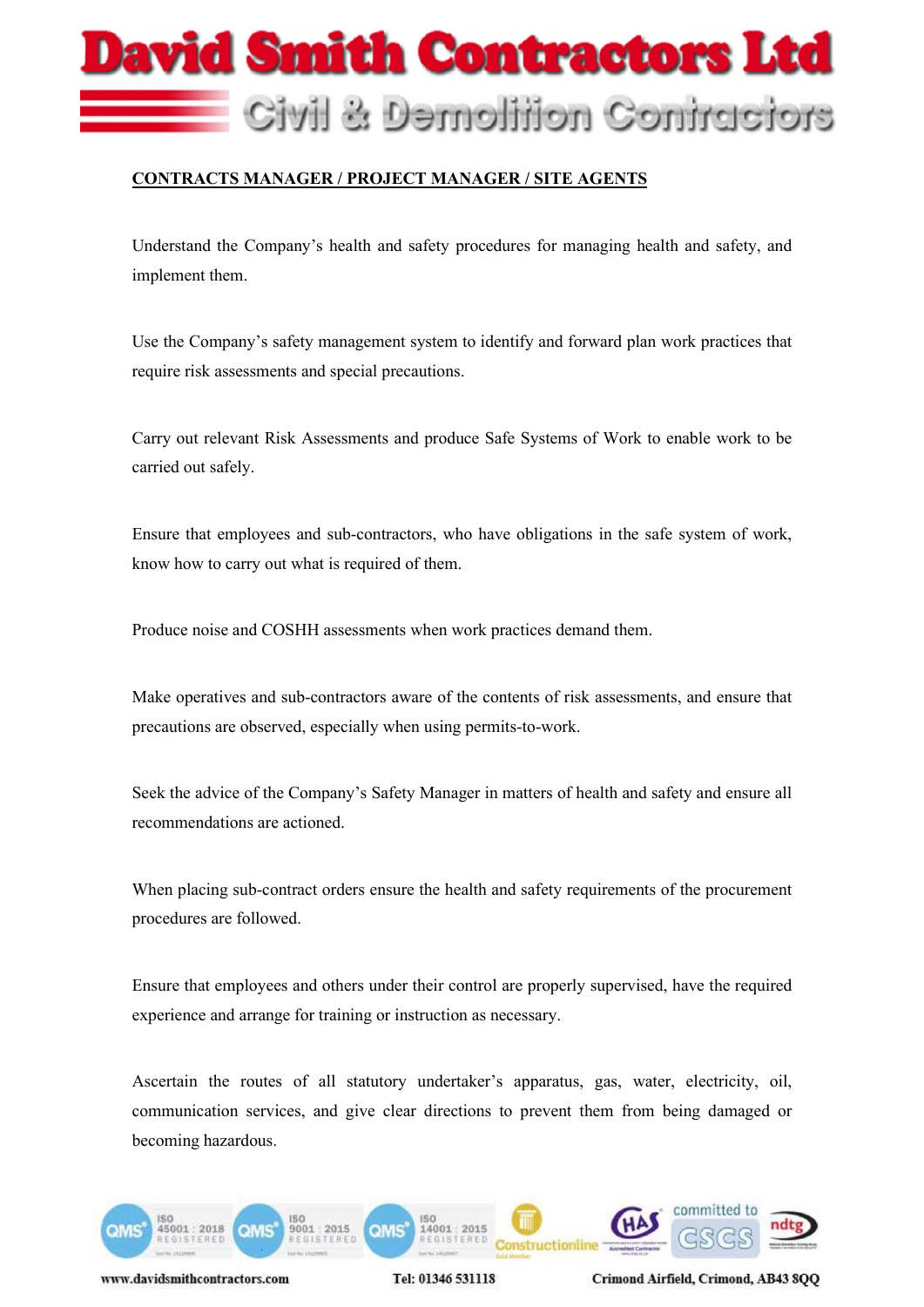

Chair regular safety meetings on site ensuring sub-contractors and employees' representatives have an opportunity to take part.

Encourage, by personal example, a positive attitude to safety when on site.

Liaise with safety representatives where appointed and respond to employee Health and Safety issues.

#### **FOREMEN AND GANGERS**

Understand the Company's Health and Safety Policy and procedures for managing health and safety and implement them.

Be involved with the safety management system ensuring work is planned safely and nominated duties are carried out.

Ensure work is carried out to Company standards with minimum risk to employees, other contractors, and other persons, materials and equipment.

Keep and maintain an adequate supply of personal protective equipment on site.

Maintain safe access around site and report any defects in plant and equipment to the Plant/Transport Manager plus record on a plant defect report.

Take an active part in induction training and tool box talks on site.

Enforce discipline on site and discourage horseplay. Promote the reporting of health and safety problems by operatives on site.



www.davidsmithcontractors.com

Tel: 01346 531118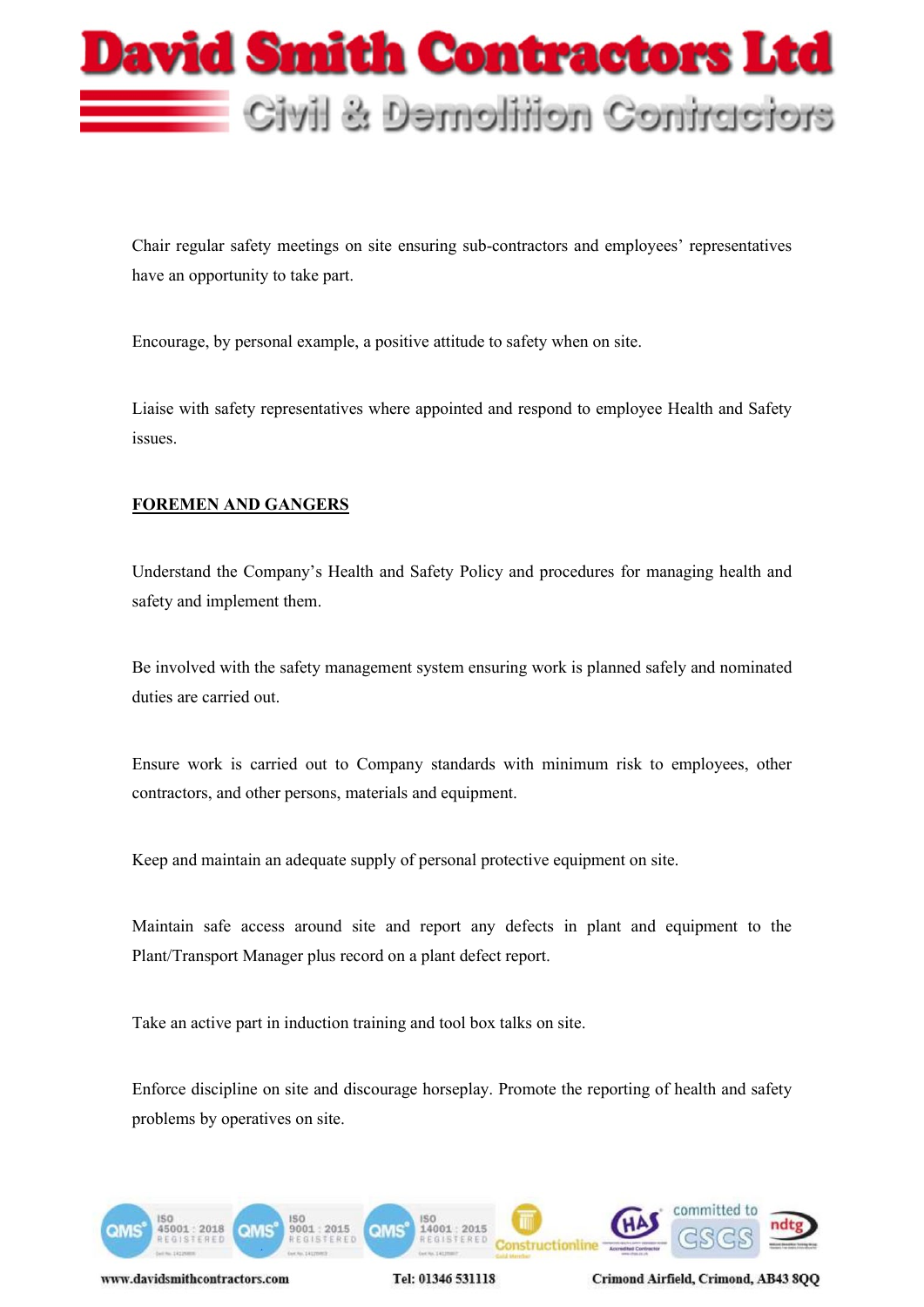

Co-operate with the Company Safety Manager and ensure all recommendations are actioned.

Encourage, by personal example and by wearing of appropriate personal protective equipment, a positive attitude to safety.

#### **SITE ENGINEERS**

Observe the Company's Health and Safety Policy and safety regulations whilst on company premises or sites.

Make yourself aware of the safety management system and your responsibilities for safety on site.

Ensure that persons under your control are fully equipped with personal protective equipment, understand their task and work in a safe manner.

If method statements, risk assessments and/or permits-to-work have been prepared, ensure they are complied with.

Encourage, by personal example and by wearing of appropriate personal protective equipment, a positive attitude to safety.

Take an active part in induction training and tool box talks on site.



Tel: 01346 531118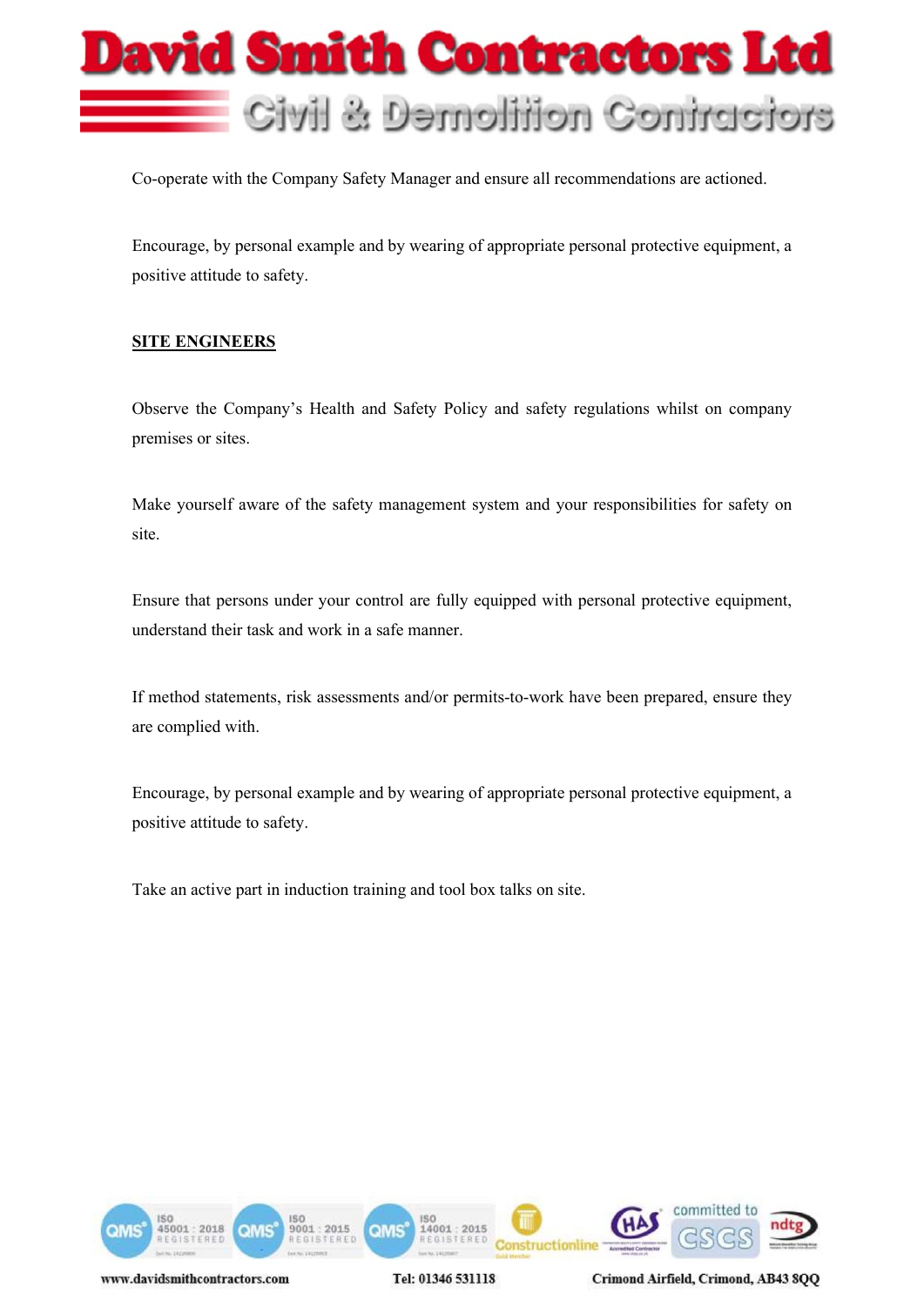# **Javid Smith Contractors Ltd** Civil & Demolition Contractors

#### **COMMERCIAL & ADMINISTRATIVE STAFF**

Observe the Company's Health and Safety Policy and safety regulations whilst on company premises or sites.

Ensure that persons under your control are fully equipped with personal protective equipment, understand their task and work in a safe manner.

Take care on-site when approaching plant. Use proper means of access on site e.g. ladders and scaffolding where provided. If in doubt about how to proceed, seek advice from the Site Agent or Foreman.

When placing sub-contract orders ensure the health and safety requirements of the procurement procedures are followed.

Encourage, by personal example and by wearing of appropriate personal protective equipment, a positive attitude to safety.

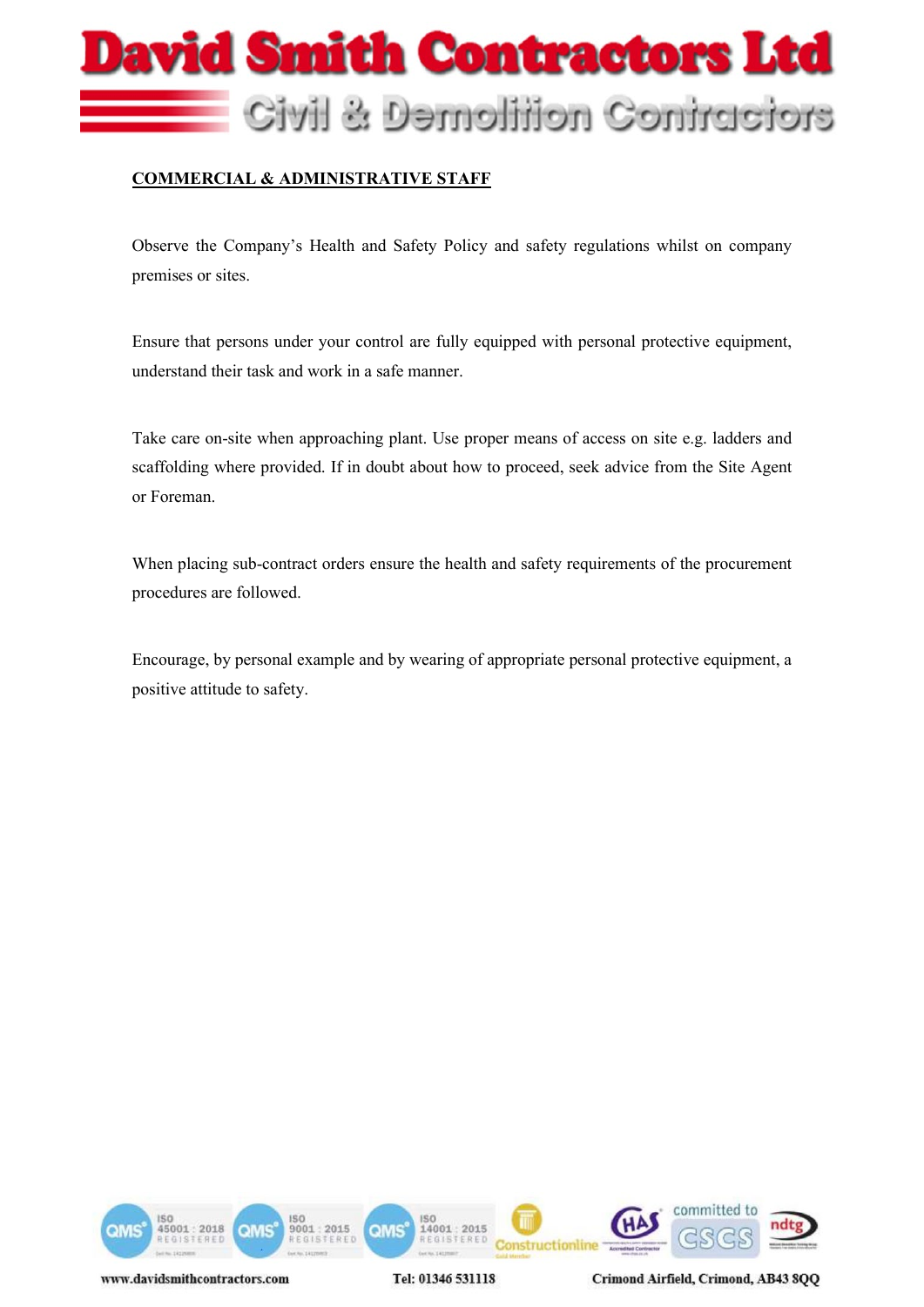

#### **ALL OTHER EMPLOYEES**

Co-operate with your supervisor and other Company staff in complying with this policy and current legislation.

Use the correct tools for the job and operate plant and machinery in a safe manner. Hazards that may affect the safe operation of plant including poor ground conditions, services and plant defects must be reported to your supervisor.

Use personal protective equipment in the correct and proper manner.

Follow all instructions on risk, COSHH, noise assessments, method statements and permits-towork. If in doubt, ask your supervisor.

Refrain from horseplay and abuse of welfare facilities.

Take reasonable care for the health and safety of yourselves and of others who may be affected by your activities.

Attend induction training, tool box talks and other training courses when required to do so.

Report any health and safety problems and all accidents to your supervisor. Injury accidents must be recorded in the Accident Book by law.



Tel: 01346 531118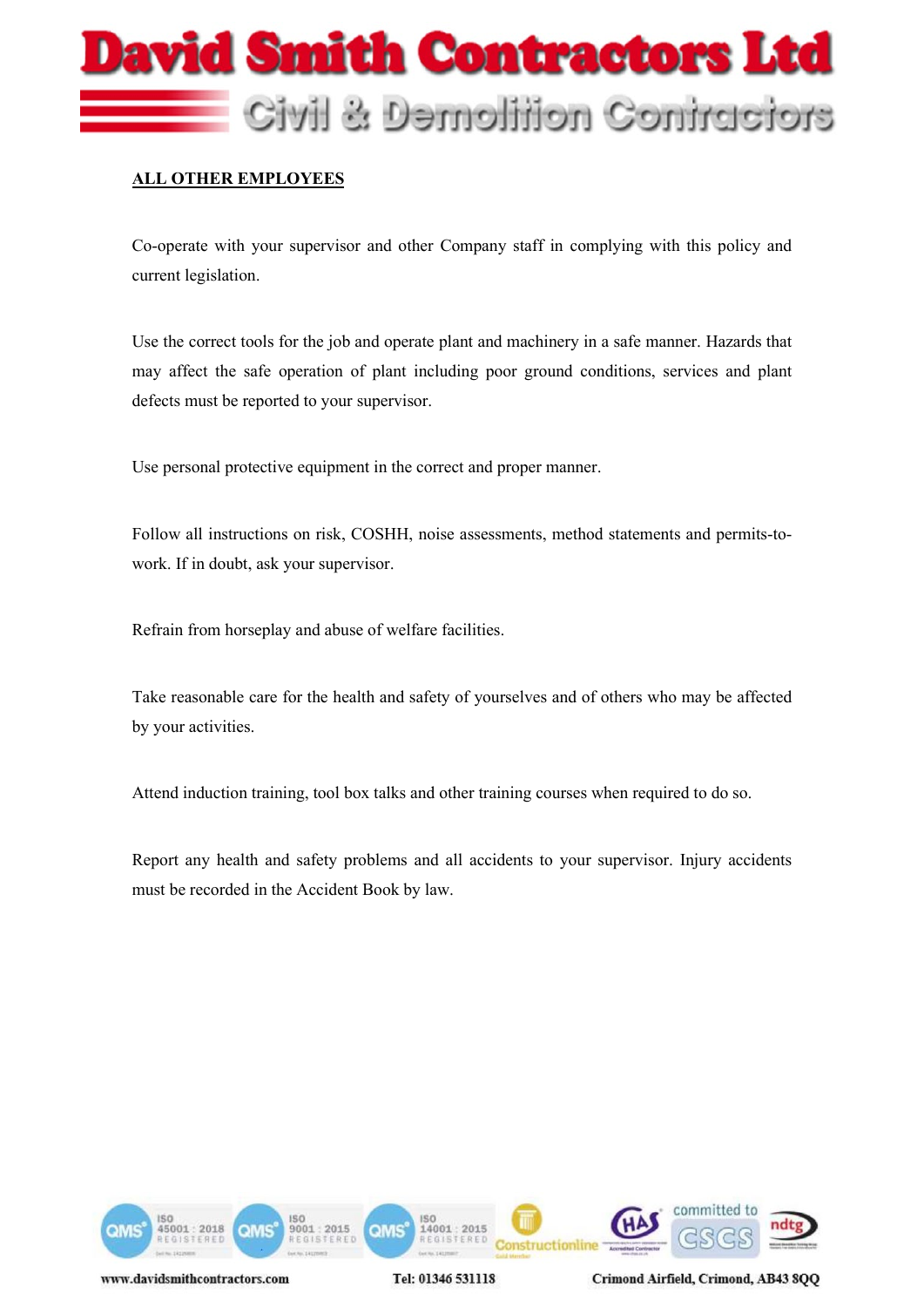# Javid Smith Contractors Ltd Civil & Demolition Contractors

#### **SUB-CONTRACTORS**

Manager must ensure that sub-contractors selected to work for the Company are competent to carry out their duties with regards to the Health and Safety at Work Act 1974 and other regulation applicable to their type of work.

In particular, sub-contractors must provide a full-time site supervisor, a copy of their Safety Policy (if they employ more than 5 people), and risk, COSHH and noise assessments as necessary. Copies of insurance, test and examination certificates for plant and training records for their personnel will also be required prior to commencement on site.

The sub-contractor's supervisor on site must attend site safety meetings when requested to do so by site management.

When working on David Smith Contractor sites, sub-contractors must allow their personnel to attend induction training, tool box talks and safety courses arranged on site by David Smith management.

The sub-contractor is expected to equip its personnel with the correct personal protective equipment.

The sub-contractor must ensure all plant, equipment and tools it brings on site are maintained in good working order, are fit for purpose and are certificated and tested/examined when required.

The sub-contractor may make individual arrangements with David Smith Contractors management sites to share David Smith Contractor welfare/first aid facilities.

The sub-contractor must be aware that failure to comply with the Company's Safety Policy or instructions may result in the removal from site of the sub-contractor's personnel.



Tel: 01346 531118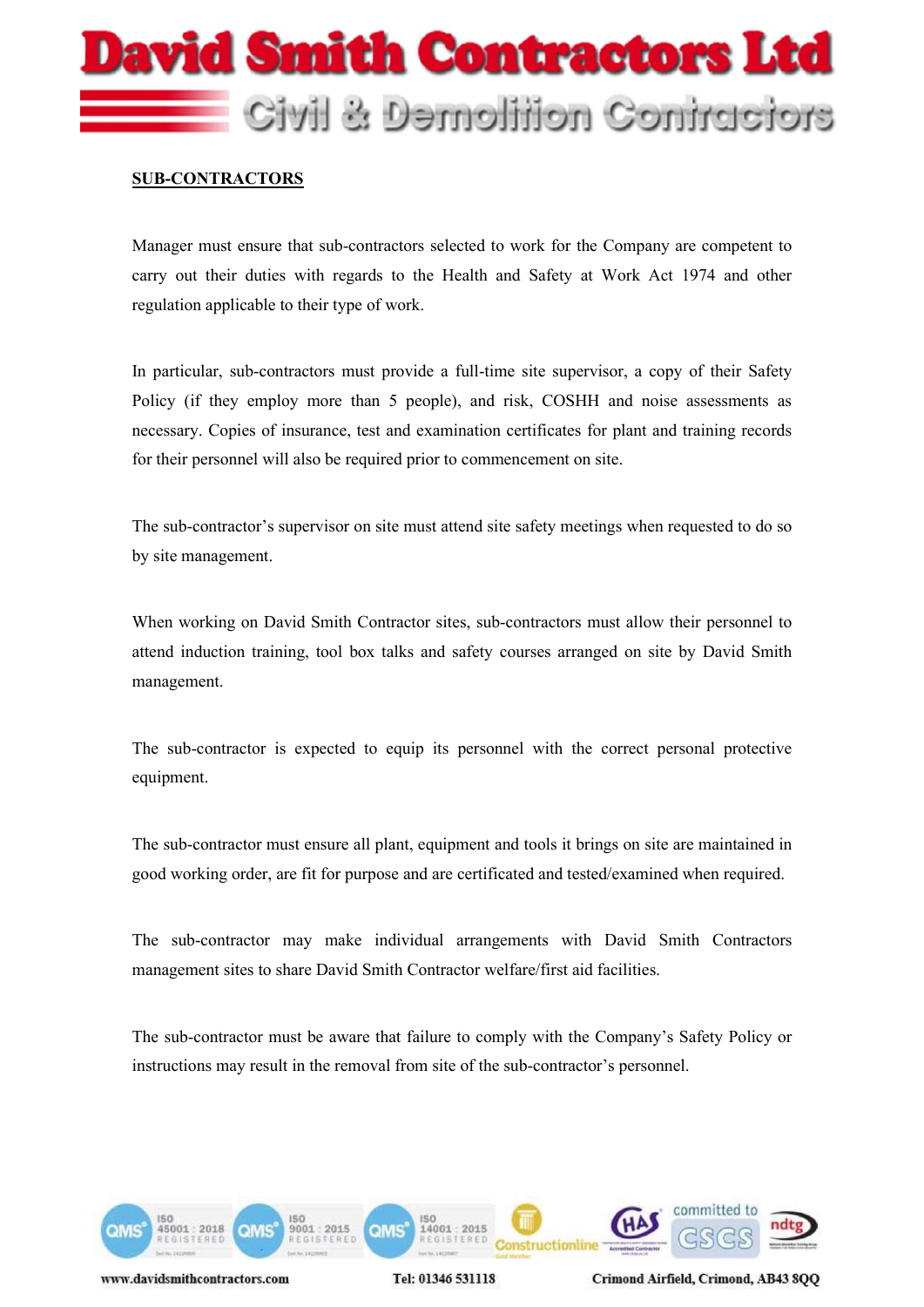

#### **VISITORS & OTHER PERSONS**

Managers shall ensure that visitors and other persons not in the Company's employment are not exposed to risks to their health and safety by the Company's activities.

When applicable, visitors to site should be issued with copies of site rules on their arrival and undergo a site induction as appropriate.

Any persons invited to tour Company sites/workplaces must be issued with the necessary personal protective equipment. All visitors must be accompanied by an employee of the Company when touring sites/workplaces.

#### **ARRANGEMENTS**

#### **SAFETY IN THE OFFICE**

#### **FIRE SAFETY**

All employees should be aware of the location of fire alarm call points, fire extinguishers and fire exits.

Fire Marshalls will be appointed to control evacuation of the premises.

Fire alarms are tested and fire drills will be carried out as required. Results of tests and drills are recorded.

Employees should read the fire precautions notice in their work area to understand what to do in the event of fire. If in doubt, ask the Fire Marshall identified on the notice.



Tel: 01346 531118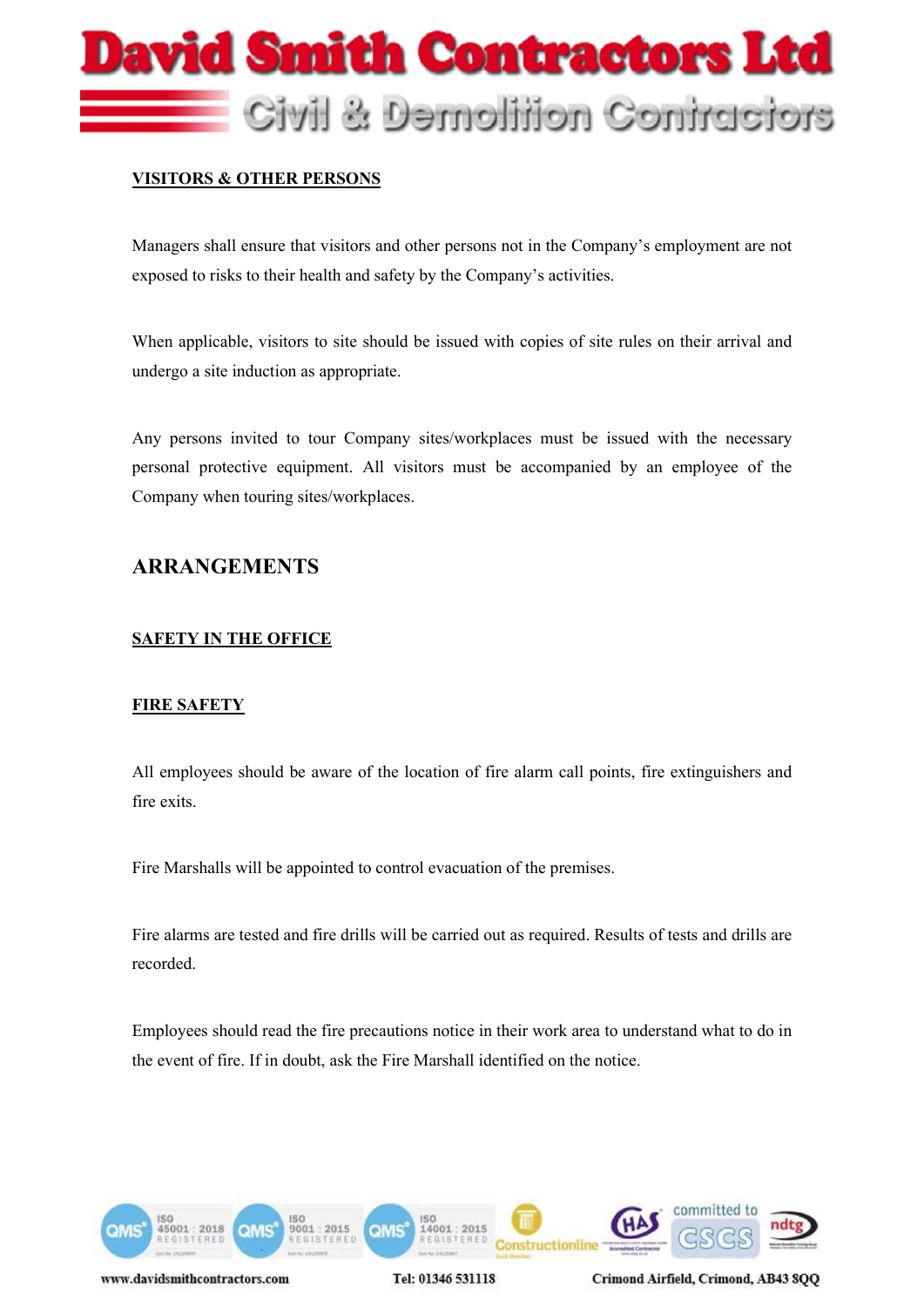

#### **FIRE PRECAUTIONS**

Do not allow rubbish and waste to accumulate in access ways.

Do not smoke in 'no smoking' areas

Be careful to extinguish cigarettes.

Smoking can damage your health and that of your colleagues – be considerate, don't be a nuisance, comply with the Company's Smoking Policy.

#### **OFFICE EQUIPMENT**

Ensure you know how to use office equipment safely.

Do not remove any guards that are in place.

If you suspect that electrical equipment is faulty, report it for repair.

Do not use or attempt to repair it yourself.

Don't overload electrical sockets.

Make sure sharp objects are stored correctly when not in use e.g. scissors, knives, drawing pins, etc.



Tel: 01346 531118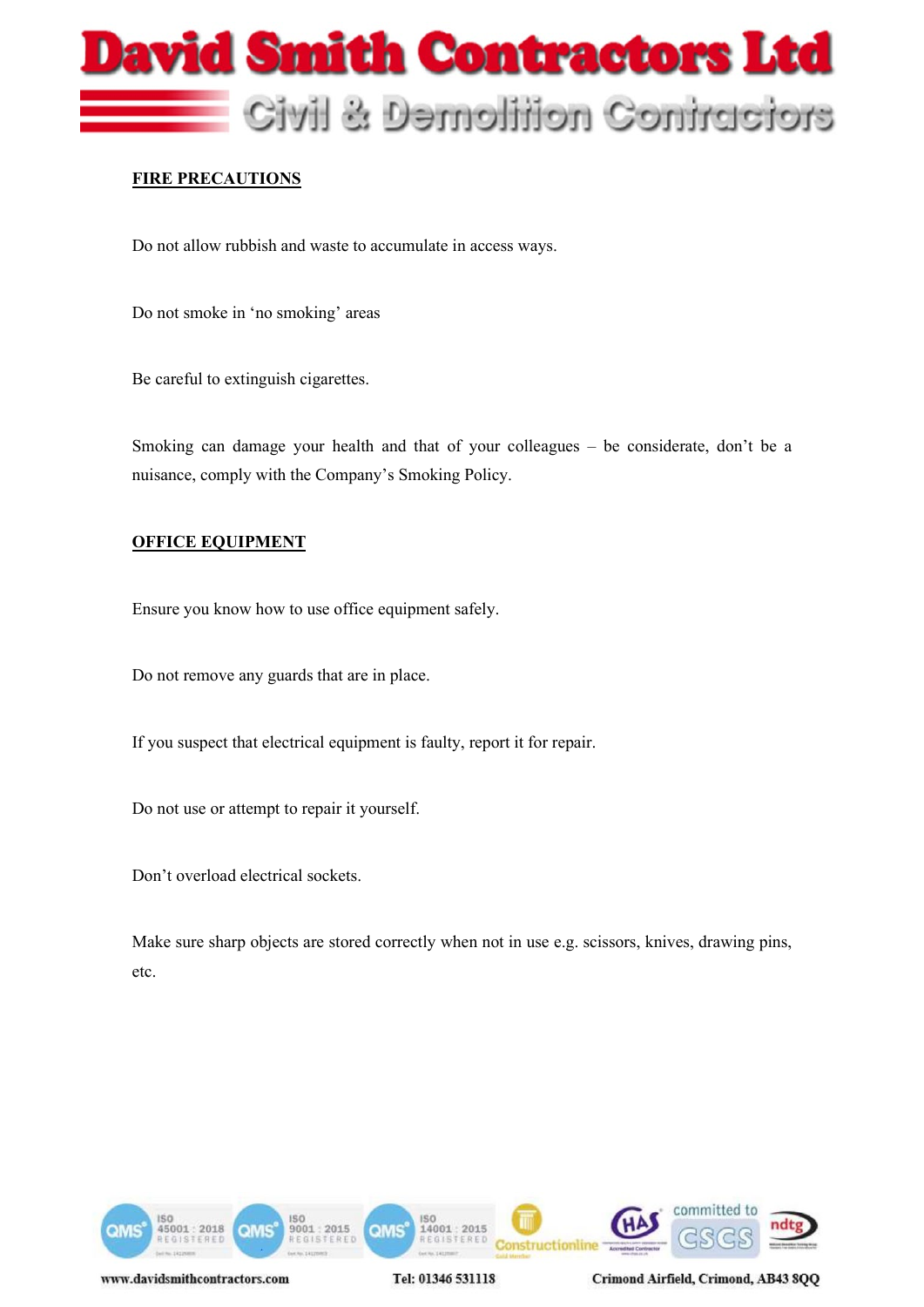

#### **COSHH – CONTROL OF SUBSTANCES HAZARDOUS TO HEALTH**

An assessment will be made of any substances you use at work that may be hazardous to your health. Your supervisor will provide the assessment for you, detailing precautions necessary to protect your health. You will not be put at significant risk.

#### **VDUs'**

If you work with display screen equipment e.g. VDUs', an assessment will be made to ensure you are comfortable at work, i.e. consideration will be given to lighting, seating and layout of your workstation.

Remember to take regular short breaks from reading print or type when using VDUs'.

#### **MANUAL HANDLING**

Do not attempt to lift items you think are too heavy. Get some help or use a mechanical aid e.g. trolley or wheel barrow.

Don't stack heavy items above head height.

Your supervisor should make an assessment for handling awkward or heavy loads to reduce the risk of injury.



Tel: 01346 531118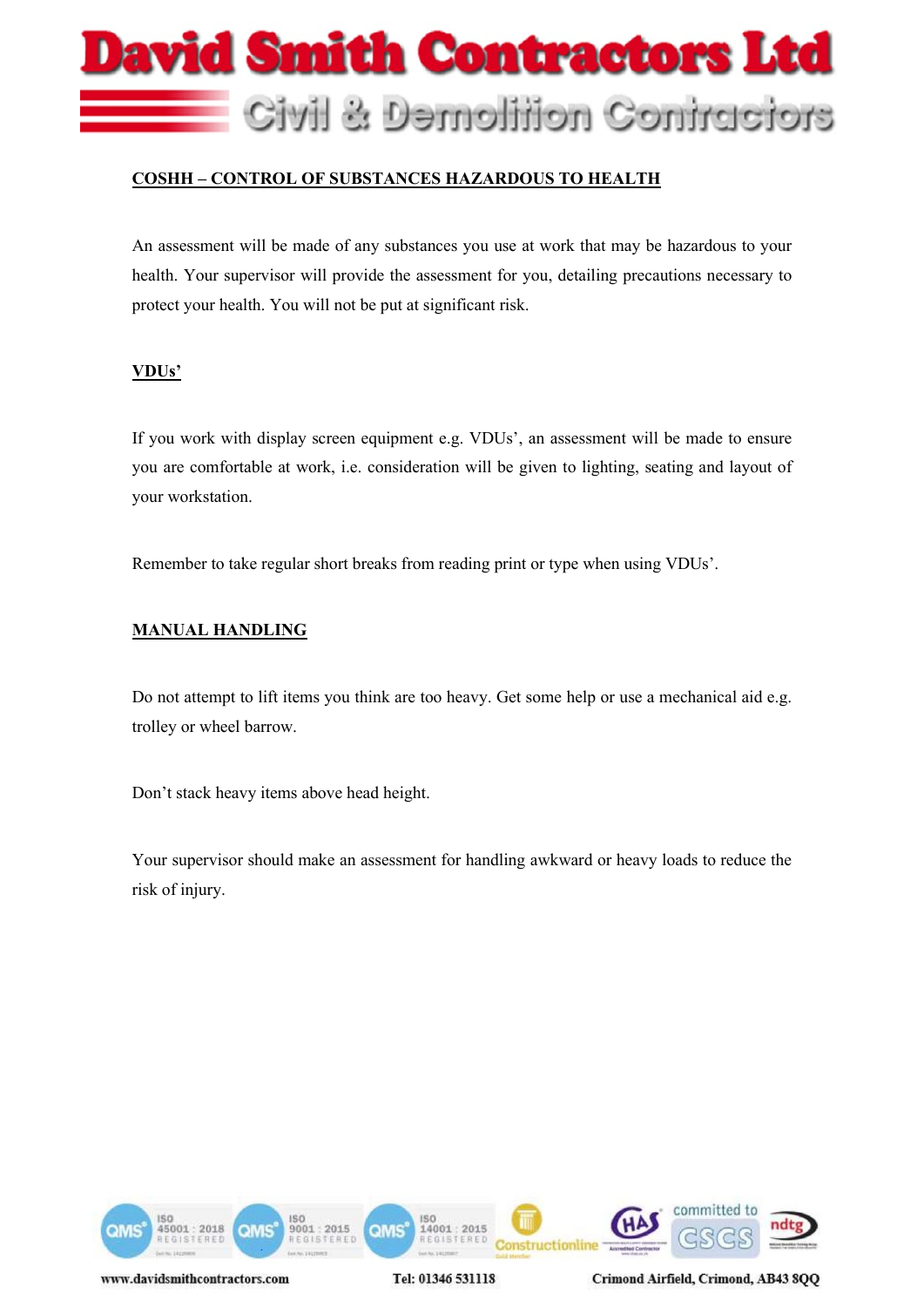

#### **SLIPS, TRIPS AND FALLS**

Take care not to leave anything lying around that could cause a tripping accident e.g. bags, trailing cables, packages, etc.

Make sure that liquid spills are mopped up from floors promptly.

Report loose carpeting.

Never rush around buildings, always walk.

#### **CLEANLINESS AND HYGIENE**

Kitchen areas and toilets are cleaned every day, please keep them clean.

Return cups and mugs for washing

#### **FIRST AID**

First-aiders are appointed to each office establishment. A notice is displayed showing their names and the location of first aid boxes.

If you have an accident at work that causes injury, you must report it to the person in charge of the Accident Book. That person must record your details in the book by law. Even the smallest cut can turn septic.

If you have any doubts that something in your work area is unsafe or unhealthy, report it to your supervisor or the Company's Safety Manager.



Tel: 01346 531118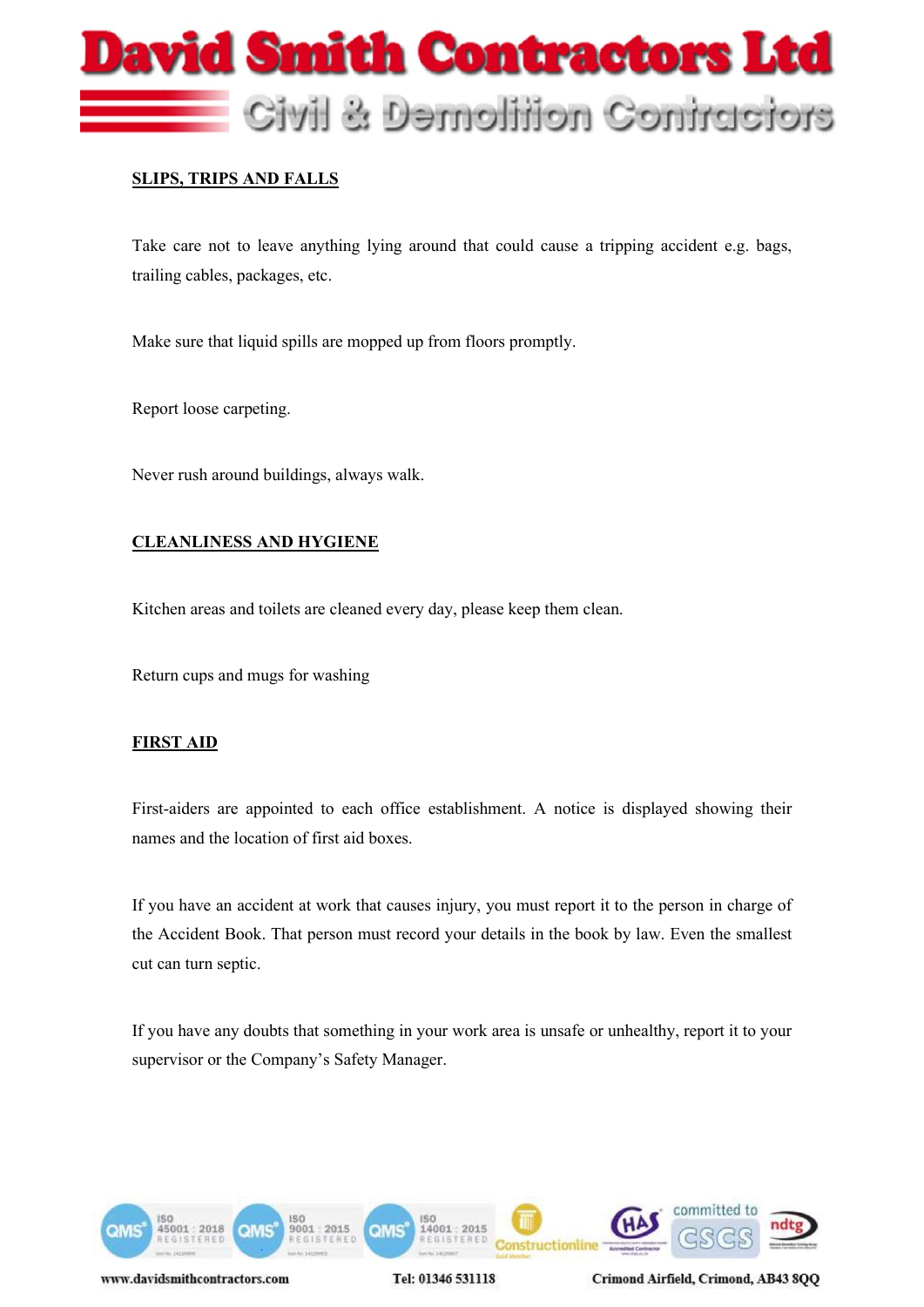

#### **SAFETY ON SITE**

Reference can be made to the Construction Safety Manuals and safety management system held by the Safety Manager at the Main Office.

#### **SAFETY MANAGEMENT**

The Managing Director of the Company has the ultimate responsibility for health and safety throughout the Company.

The Company employs an experienced, qualified Safety Advisor who is a member of the Institute of Occupational Safety and Health.

The Safety Manager will advise on aspects of health and safety to enable all employees to fulfil their responsibilities.

The Company is well equipped to deal with its responsibilities under the Construction Design and Management Regulations 2015 (CDM).

The safety management system used by the Company develops the construction phase safety plan, highlighting individual responsibilities for managing safety at each site.

Forward planning of safety is carried out, enabling activities to be identified that are of a hazardous nature. Written risk assessments are produced as required under the Management of Health and Safety at Work, the Manual Handling and the Use of Display Screen Equipment Regulations 1992.

Regular meetings are held by Senior Management to plan the safety of the work to be carried out.

Pre-contract safety meetings are held with sub-contractors who are also required to attend specific safety meetings throughout the contract period.



www.davidsmithcontractors.com

Tel: 01346 531118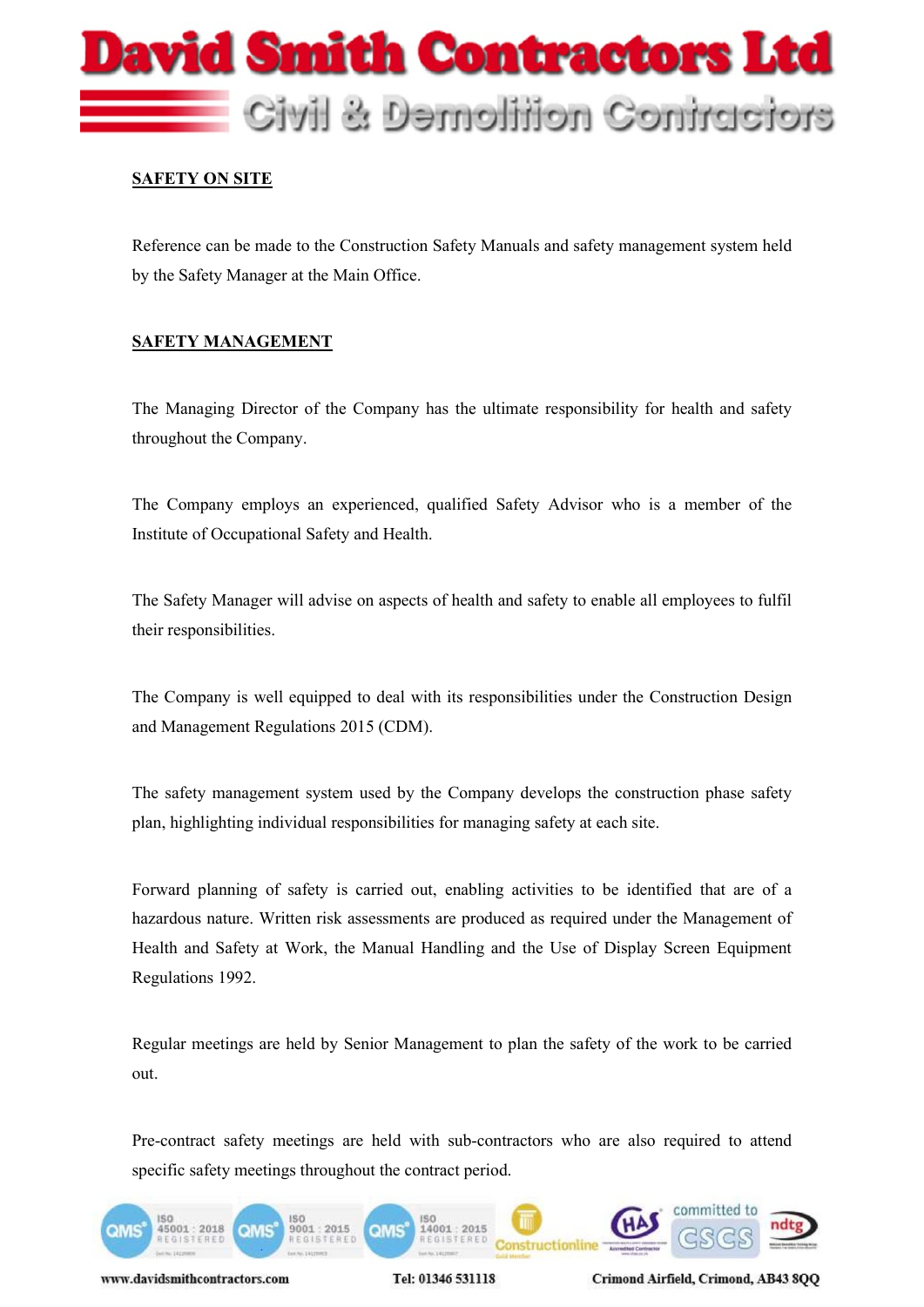

Safety induction training is provided for all personnel working on site and in offices, with further training needs identified and courses arranged.

Tool box talks are presented on sites.

Non-compliance notices are issued to correct negative attitudes to health and safety.

Only authorised persons are allowed onto Company sites.

A permit-to-work system is used for certain hazardous activities including, difficult excavations, confined spaces and hot work.

The Company maintains a database of COSHH information and provide assessments for all products of a hazardous nature, specifically for each site.

Noise measurements may be taken when required. Ear protection zones are introduced.

Each site prepares an emergency and fire procedure.

The system for reporting accidents and dangerous occurrences on sites complies with RIDDOR 2013, (Reporting of Injuries, diseases and Dangerous Occurrences Regulations). Records are kept. All damage to persons, cables, gas pipes, property, plant, equipment or failure of any part or parts of any lifting system must be reported to your supervisor. The 'Incident reporting procedure' flowchart must be complied with for injuries and dangerous occurrences.

Welfare arrangements are always available providing toilets, shelter and first aid for everyone on site.

Personal Protective Equipment (PPE) will be provided by the company to all employees. Selection of suitable PPE will be made in consultation with the workforce and training will be given on use of the PPE. All PPE that has been lost or damaged must be reported to your immediate supervisor who will make arrangements for its replacement.



www.davidsmithcontractors.com

Tel: 01346 531118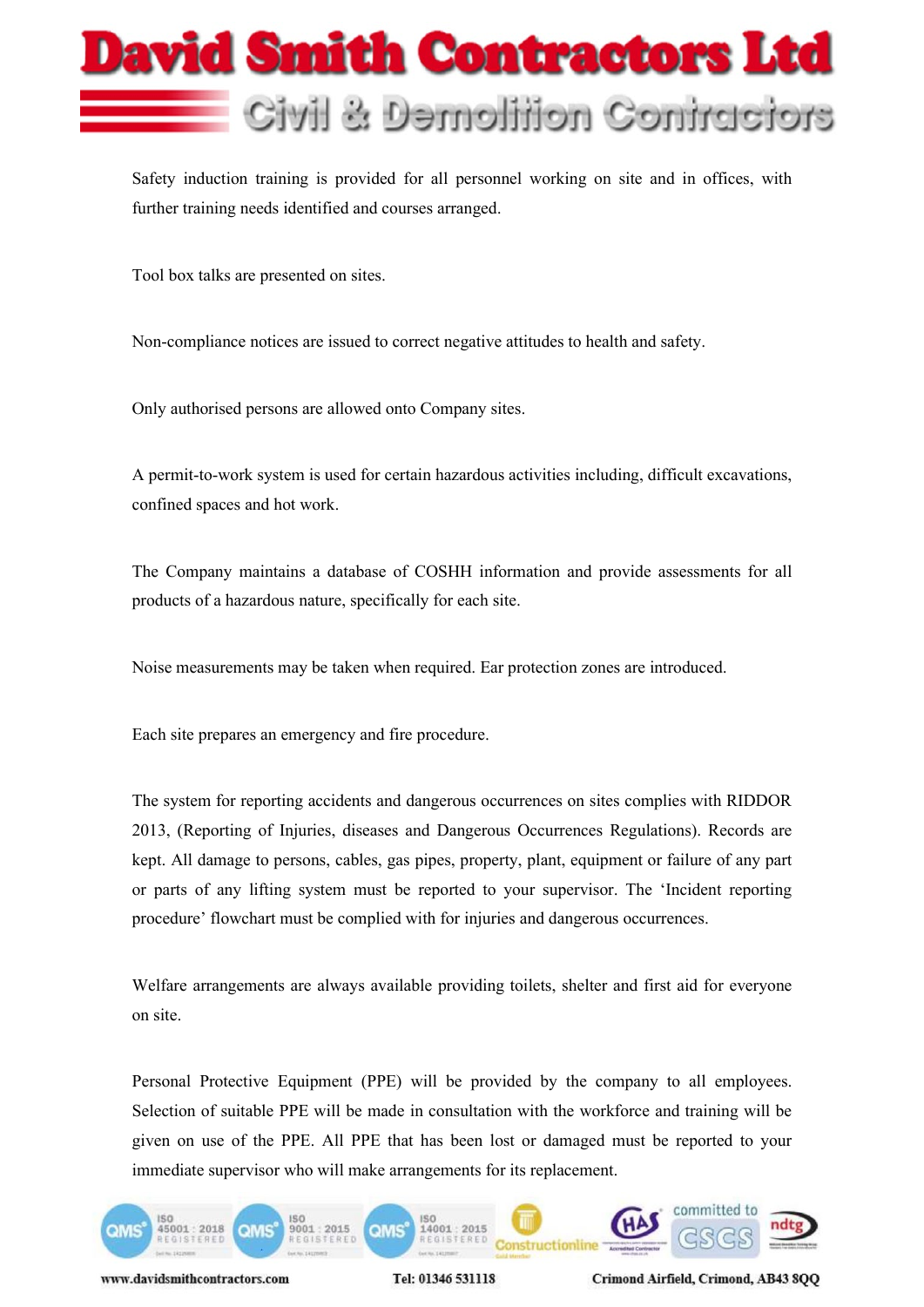

The company has an obligation to generally reduce noise levels where practicable to minimise the risk of hearing damage. The employee has a duty to wear ear protection at all times in areas where plant machinery is working. Plant includes air operated tools and saws.

The company Safety Manager carries out regular inspections of sites and workplaces to monitor and audit safety procedures. Results are presented weekly to a safety committee of senior managers.

The Health and Safety Policy Statement, signed by the Managing Director, is displayed at every work site and office.



Tel: 01346 531118